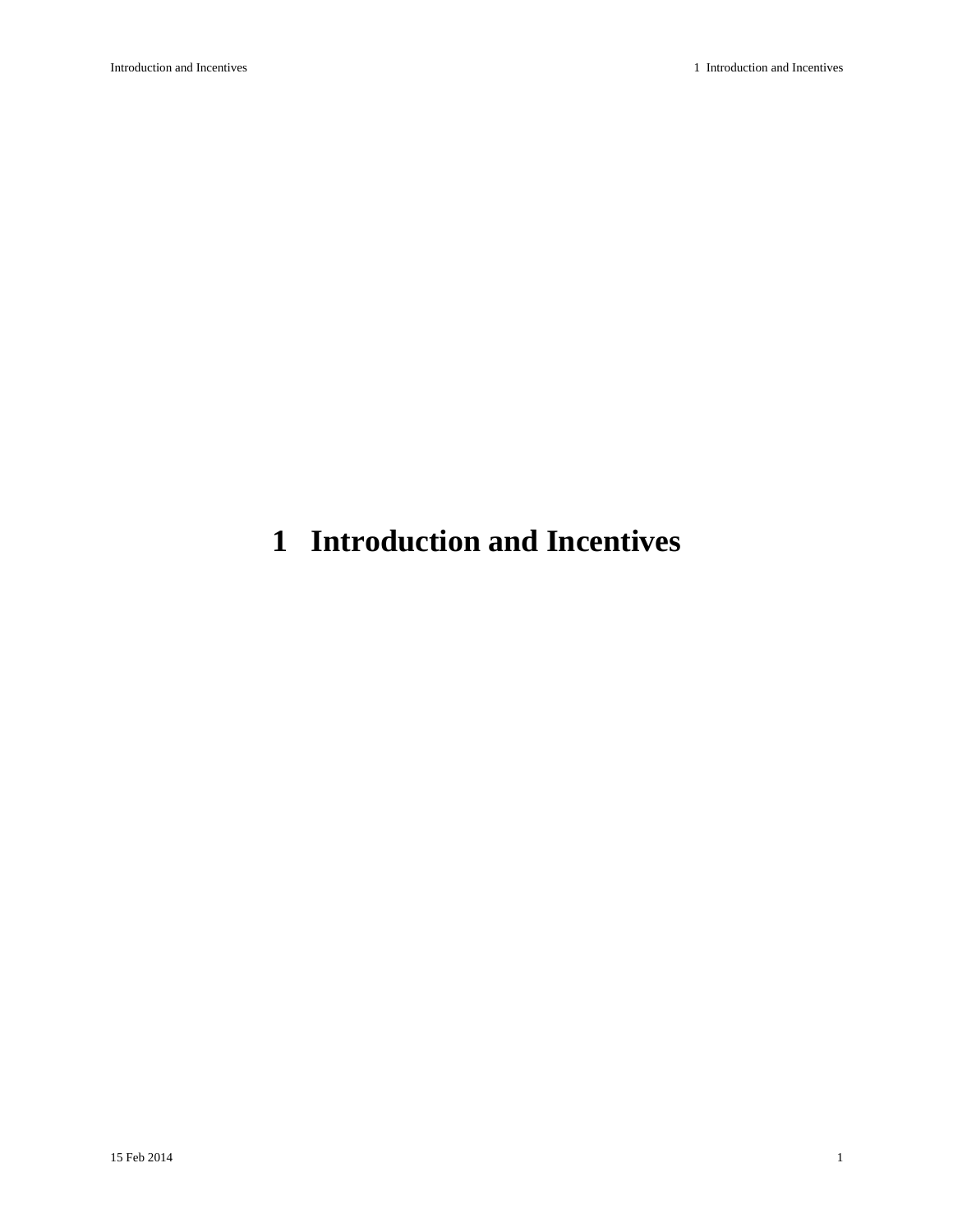## <span id="page-1-0"></span>**1.1 Description**

An introduction to what mod\_perl is all about, its different features, and some explanations of the C API, Apache::Registry, Apache::PerlRun, and the Apache/Perl API.

### <span id="page-1-1"></span>**1.2 What is mod\_perl?**

The Apache/Perl integration project brings together the full power of the Perl programming language and the Apache HTTP server. With mod\_perl, it is possible to write Apache modules entirely in Perl, letting you easily do things (such as running sub-requests) that are more difficult or impossible in regular CGI programs. In addition, the persistent Perl interpreter embedded in the server saves the overhead of starting an external interpreter, i.e. the penalty of Perl start-up time. And not the least important feature is code caching, where modules and scripts are loaded and compiled only once, and for the rest of the server's life they are served from the cache. Thus the server spends its time only running already loaded and compiled code, which is very fast.

The primary advantages of mod\_perl are power and speed. You have full access to the inner workings of the web server and can intervene at any stage of request processing. This allows for customized processing of (to name just a few of the phases) URI->filename translation, authentication, response generation, and logging. There is very little run-time overhead. In particular, it is not necessary to start a separate process, as is often done with web-server extensions. The most wide-spread such extension, the Common Gateway Interface (CGI), can be replaced entirely with Perl code that handles the response generation phase of request processing. mod\_perl includes two general purpose modules for this purpose: Apache::Registry, which can transparently run existing perl CGI scripts and Apache::PerlRun, which does a similar job but allows you to run "dirtier" (to some extent) scripts.

You can configure your httpd server and handlers in Perl (using Perl SetVar, and <Perl> sections). You can even define your own configuration directives.

For examples on how you use mod\_perl, see our What is mod\_perl? section.

Many people ask "How much of a performance improvement does mod\_perl give?" Well, it all depends on what you are doing with mod\_perl and possibly who you ask. Developers report speed boosts from 200% to 2000%. The best way to measure is to try it and see for yourself! (See Technologie Extraordinaire for the facts.)

#### <span id="page-1-2"></span>*1.2.1 mod\_cgi*

When you run your CGI scripts by using a configuration like this:

ScriptAlias /cgi-bin/ /home/httpd/cgi-bin/

you are running them under a mod\_cgi handler, although you never define it explicitly. Apache does all the configuration work behind the scenes, when you use a ScriptAlias.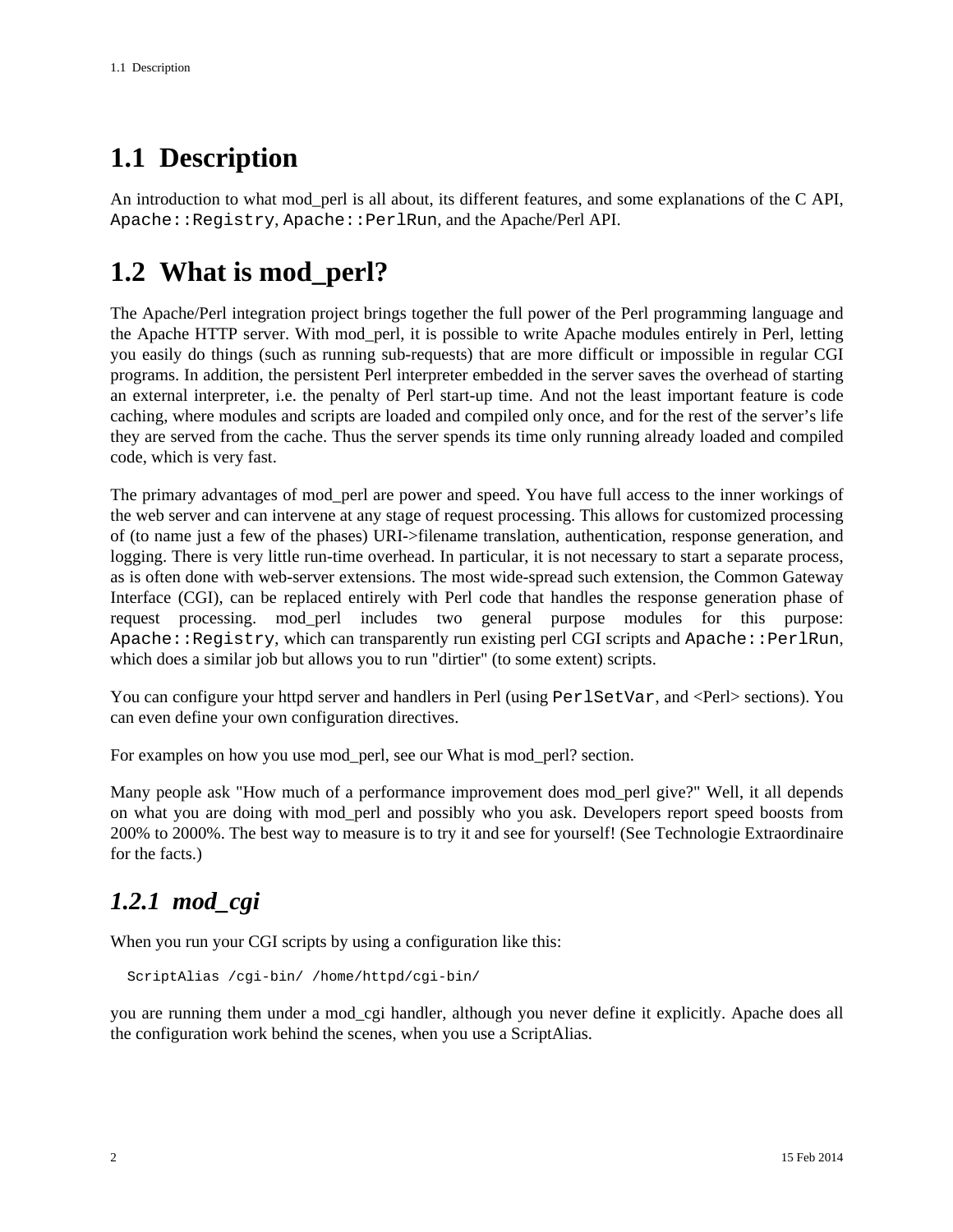By the way, don't confuse ScriptAlias with the ExecCGI configuration option, which we enable so that the script will be executed rather than returned as a plain text file. For example for mod\_perl and Apache::Registry you would use a configuration such as:

```
 <Location /perl>
  SetHandler perl-script
 PerlHandler Apache:: Registry
  Options +ExecCGI
  PerlSendHeader On
 </Location>
```
#### <span id="page-2-0"></span>*1.2.2 C API*

The Apache C API has been present for a long time, and has been the usual way to program extensions (such as mod\_perl) to Apache. When you write C extension modules, you write C code that is not independent, but will be linked into the Apache *httpd* executable either at build time (if the module is statically linked), or at runtime (if it is compiled as a Dynamic Shared Object, or DSO). Either way, you do as with any C library: you write functions that receive a certain number of arguments and make use of external API functions, provided by Apache or by other libraries.

The difference is that with Apache extension modules, these functions are *registered* inside a module record: you tell Apache already at compile-time for which phases you wish to run any functions. Of course, you probably won't be handling all the phases. Here is an example of a module handling only the content generation phase:

```
 /* Dispatch list of content handlers */
 static const handler_rec hello_handlers[] = {
     { "hello", hello_handler },
    \{ NULL, NULL \} };
 /* Dispatch list for API hooks */
 module MODULE_VAR_EXPORT hello_module = {
    STANDARD_MODULE_STUFF,
   NULL, \frac{1}{2} module initializer */
    NULL, /* create per-dir config structures */
    NULL, /* merge per-dir config structures */
    NULL, /* create per-server config structures */
    NULL, /* merge per-server config structures */
    NULL, /* table of config file commands */
   hello_handlers, \frac{1}{48}] MIME-typed-dispatched handlers */<br>NULL. \frac{1}{41}] URI to filename translation */
   NULL, \sqrt{\frac{1}{2}} [#1] URI to filename translation
    NULL, /* [#4] validate user id from request */
   NULL,<br>
\gamma* [#5] check if the user is ok _here_ */<br>
\gamma* [#3] check access by host address */
   NULL, \frac{1}{2} /* [#3] check access by host address
   NULL, \frac{1}{2} /* [#6] determine MIME type */
   NULL, \frac{1}{2} /* [#7] pre-run fixups */
   NULL, \frac{1}{2} /* [#9] log a transaction */
   NULL, \frac{1}{2} | header parser */
   NULL, \frac{1}{2} /* child_init \frac{1}{2} /* child_init
   \hspace{1.6cm}{\tt NULL,} \hspace{1.5cm} {\tt \hspace{1.3cm} \star} \hspace{1.2cm} {\tt child\_exit} \hspace{1.2cm} {\tt \hspace{1.3cm} \star} \hspace{1.2cm} {\tt \hspace{1.3cm} \star} \hspace{1.2cm} {\tt \hspace{1.3cm} \star} }NULL \frac{1}{2} /* [#0] post read-request */
```
};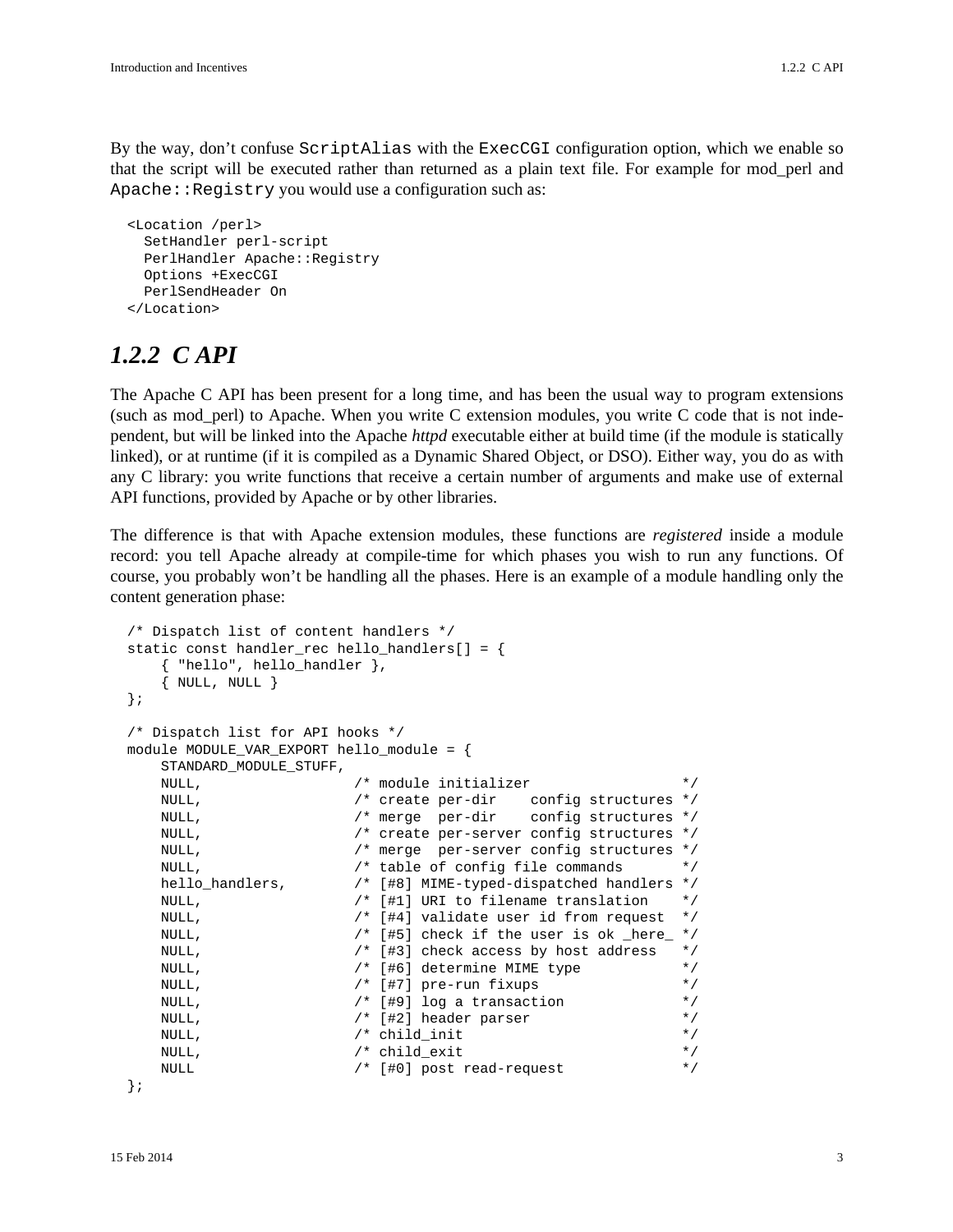Using this configuration (and a correctly built hello handler() function), you'd then be able to use the following configuration to allow your module to handle the requests for the */hello* URI.

```
 <Location /hello>
   SetHandler hello
 </Location>
```
When Apache sees a request for the */hello* URI, it will then figure out what the "hello" handler corresponds to by looking it up in the handler record, and match that to the hello\_handler function pointer, which will execute the hello\_handler function of your module with a request\_rec  $\star$ r as an argument. From that point, your handler is free to do whatever it wants, returning content, declining the request, or doing other bizarre things based on user input.

It is not the object of this guide to explain how to program C handlers. However, this example lets you in on some of the secrets of the Apache core, which you will probably understand anyway by using mod\_perl. If you want more information on writing C modules, you should read the Apache API documentation at <http://httpd.apache.org/docs/misc/API.html>and more importantly *Writing Apache Modules with Perl and C*, which will teach you about *both* mod\_perl and C modules!

#### <span id="page-3-0"></span>*1.2.3 Perl API*

After a while, C modules were found hard to write and difficult to maintain, mostly because code had to be recompiled or just because of the low-level nature of the C language, and because these modules were so intricately linked with Apache that a small bug could put at risk your whole server environment. In comes mod\_perl. Programmed in C and using all the techniques described above and more, it allows Perl modules, written in good Perl style, to access the (almost) complete API provided to the conventional C extensions.

However, the structure used for Perl Apache modules is a little different. If you've programmed normal Perl modules (like those found on CPAN) before, you'll be happy to know that programming for mod\_perl using the Apache API doesn't involve anything else than writing a Perl module that defines a handler subroutine (that is the convention--we'll see that that doesn't necessarily have to be the name). This subroutine accepts an argument,  $\zeta r$ , which is the Perl API equivalent of the C API request\_rec \*r.

\$r is your entry point to the whole Perl Apache API. Through it you access methods in good object-oriented fashion, which makes it slightly easier than with C, and looks a lot more familiar to Perl programmers.

Furthermore, Perl Apache modules do not define handler records like C modules. You only need to create your handler subroutine(s), and then control which requests they should handle solely with mod\_perl configuration directives inside your Apache configuration.

Let's look at a sample handler that returns a greeting and the current local time.

```
 file:My/Greeting.pm
 -------------------
 package My::Greeting;
 use strict;
```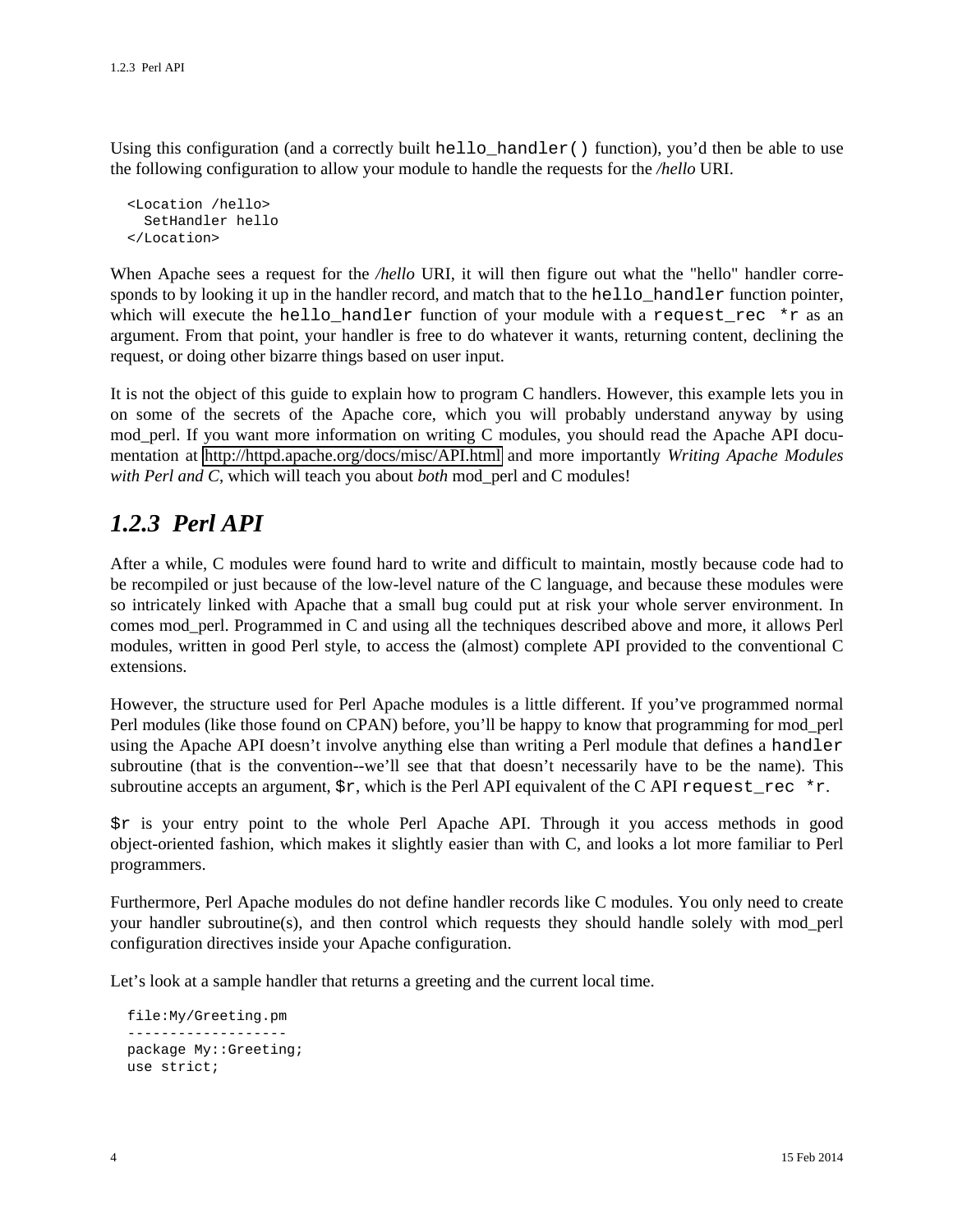```
use Apache:: Constants qw(OK);
 sub handler {
    my \zeta r = shift;
     my $now = scalar localtime;
     my $server_name = $r->server->server_hostname;
     $r->send_http_header('text/plain');
    print <<EOT;
 Thanks for visiting $server_name.
 The local time is $now.
 EOT
     return OK;
 }
 1; # modules must return true
```
As you can see, we're mixing Perl standard functions (like localtime()) with Apache functions  $(\text{Sr->send http header($ .). To return the above greeting when accessing the */hello* URI, you would configure Apache like this:

```
 <Location /hello>
    SetHandler perl-script
    PerlHandler My::Greeting
 </Location>
```
When it sees this configuration, mod\_perl loads the My::Greeting module, finds the handler() subroutine, and calls it to allow it to return the appropriate content. There are equivalent  $Perl*Handler$ directives for the different phases we saw were available to C handlers.

The Perl API gives you an incredible number of possibilities, which you can then use to be more productive or creative. mod\_perl is an enabling technology; it won't make you smarter or more creative, but it will do its best to make you lose less time because of *"accidental difficulties"* of programming, and let you concentrate more on the important parts.

#### <span id="page-4-0"></span>*1.2.4 Apache::Registry*

From the viewpoint of the Perl API, Apache::Registry is simply another handler that's not conceptually different from any other handler. Apache::Registry reads in the script file, compiles, executes it and stores into the cache. Since the perl interpreter keeps running from child process' creation to its death, any code compiled by the interpreter is kept in memory until the child dies.

To prevent script name collisions,  $A$ pache:: $R$ egistry creates a unique key for each cached script by prepending  $A$ pache::ROOT:: to the mangled path of the script's URI. This key is actually the package name that the script resides in. So if you have requested a script /perl/project/test.pl, the scripts would be wrapped in code which starts with a package declaration of:

```
 package Apache::ROOT::perl::project::test_e2pl;
```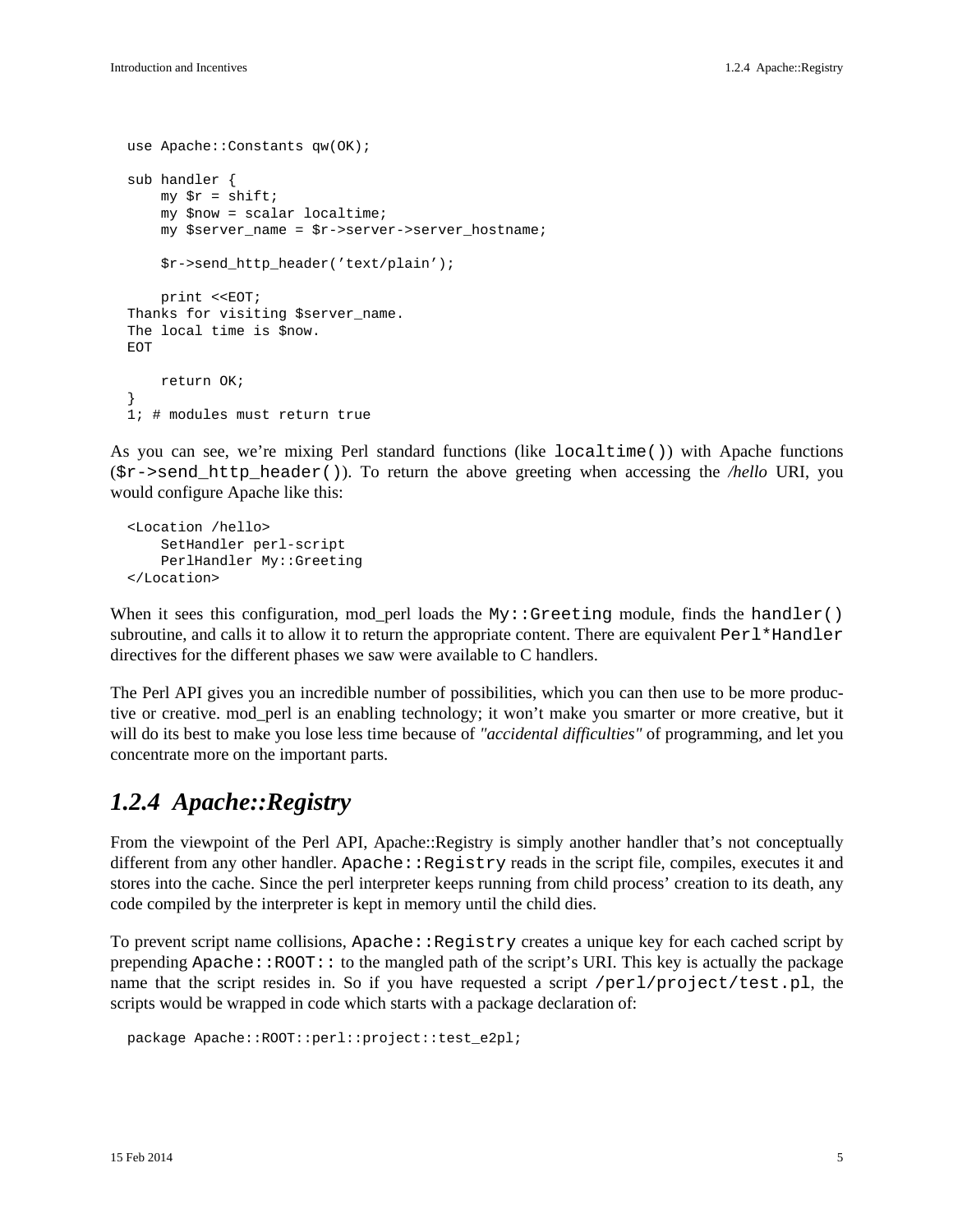Apache::Registry also stores the script's last modification time. Everytime the script changes, the cached code is discarded and recompiled using the modified source. However, it doesn't check the modification times of any of the perl libraries the script might use.

Apache::Registry overrides CORE::exit() with Apache::exit(), so CGI scripts that use exit() will run correctly. We will talk about all these details in depth later.

From the viewpoint of the programmer, there is almost no difference between running a script as a plain CGI script under mod\_cgi and running it under mod\_perl. There is however a great speed improvement, but at the expense of much heavier memory usage (there is no free lunch :).

When they run under mod\_cgi, your CGI scripts are loaded each time they are called and then they exit. Under mod\_perl they are loaded once and cached. This gives a big performance boost. But because the code is cached and doesn't exit, it won't cleanup memory as it would under mod\_cgi. This can have unexpected effects.

Your scripts will be recompiled and reloaded by mod perl when it detects that you have changed them, but remember that any libraries that your scripts might require() or use() will not be recompiled when they are changed. You will have to take action yourself to ensure that they are recompiled.

Of course the guide will answer all these issues in depth.

Let's see what happens to your script when it's being executed under  $\text{Apache}:Registry.$  If we take the simplest code of (URI /perl/project/test.pl)

```
 print "Content-type: text/html\n\n";
 print "It works\n";
```
Apache::Registry will convert it into the following:

```
 package Apache::ROOT::perl::project::test_e2pl;
 use Apache qw(exit);
 sub handler {
 print "Content-type: text/html\n\n";
   print "It works\n";
 }
```
The first line provides a unique namespace for the code to use, and a unique key by which the code can be referenced from the cache.

The second line imports  $A$ pache:  $:$ exit which over-rides perl's built-in exit.

The sub handler subroutine is wrapped around your code. By default (i.e. if you do not specify an alternative), when you use mod\_perl and your code's URI is called, mod\_perl will seek to execute the URI's associated handler subroutine.

Apache::Registry is usually configured in this way: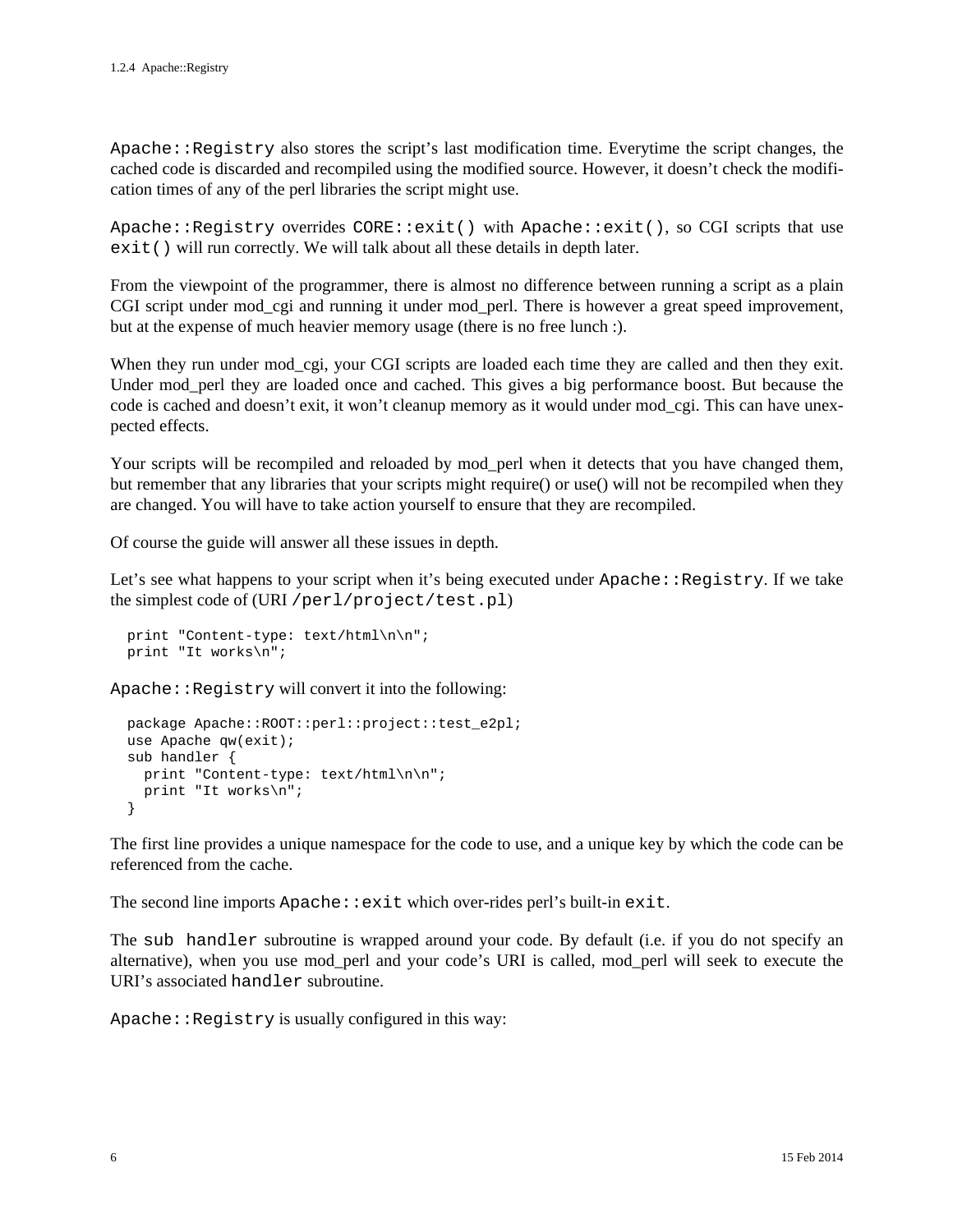```
 Alias /perl/ /usr/local/apache/bin/
 <Location /perl>
   SetHandler perl-script
  PerlHandler Apache:: Registry
 </Location>
```
In short, we see that  $A$ pache:: $\text{Registry}$  is just another mod perl handler, which is executed when requests are made for the */perl* directory, and then does some special handling of the Perl scripts in that directory to turn *them* into Apache handlers.

#### <span id="page-6-0"></span>*1.2.5 Apache::PerlRun*

Apache::PerlRun is very similar to Apache::Registry. It uses the same basic concepts, i.e. it runs CGI scripts under mod\_perl for additional speed. However, unlike Apache::Registry, Apache::PerlRun will not cache scripts. The reason for this is that it's designed for use with CGI scripts that may have been "dirty", which might cause problems when run persistently under mod\_perl. Apart from that, the configuration is the same. We discuss Apache::PerlRun in Apache::PerlRun, a closer look.

### <span id="page-6-1"></span>**1.3 What you will learn**

This document was written in an effort to help you start using Apache's mod\_perl extension as quickly and easily as possible. It includes information about the installation and configuration of both Perl and the Apache web server and delves deeply into the issues of writing and porting existing Perl scripts to run under mod\_perl. Note that it does not attempt to enter the big world of using the Perl API or C API. You will find pointers to coverage of these topics in the Offsite resources section of this site. This guide tries to cover the most of the Apache::Registry and Apache::PerlRun modules. Along with mod\_perl related topics, there are many more issues related to administering Apache servers, debugging scripts, using databases, mod\_perl related Perl, code snippets and more.

It is assumed that you know at least the basics of building and installing Perl and Apache. (If you do not, just read the INSTALL documents which are part of the distribution of each package.) However, in this guide you will find specific Perl and Apache installation and configuration notes, which will help you successfully complete the mod\_perl installation and get the server running in a short time.

If after reading this guide and the other documentation you feel that your questions remain unanswered, you could try asking the apache/mod\_perl mailing list to help you. But first try to browse the mailing list archive. Often you will find the answer to your question by searching the mailing list archive, since most questions have been asked and answered already! If you ignore this advice, do not be surprised if your question goes unanswered - it bores people when they're asked to answer the same question repeatedly especially if the answer can be found in the archive or in the documentation. This does not mean that you should avoid asking questions, just do not abuse the available help and **RTFM** before you call for **HELP**. When asking your question, be sure to have read the email-etiquette and How to report problems

If you find errors in these documents, please contact the maintainer, after having read about how to submit documentation patches.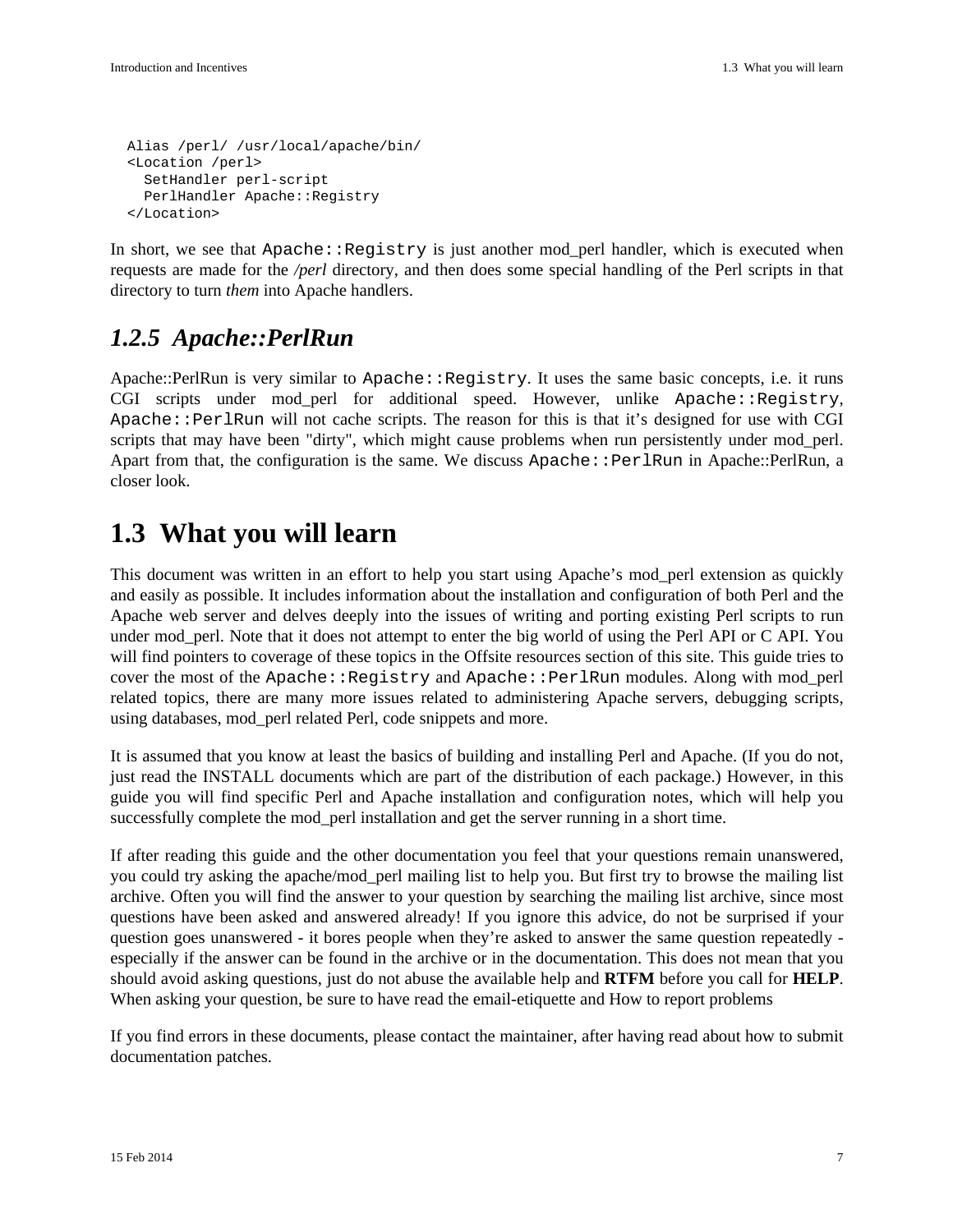## <span id="page-7-0"></span>**1.4 Maintainers**

Maintainer is the person(s) you should contact with updates, corrections and patches.

Stas Bekman [\[http://stason.org/\]](http://stason.org/)

## <span id="page-7-1"></span>**1.5 Authors**

Stas Bekman [\[http://stason.org/\]](http://stason.org/)

Only the major authors are listed above. For contributors see the Changes file.